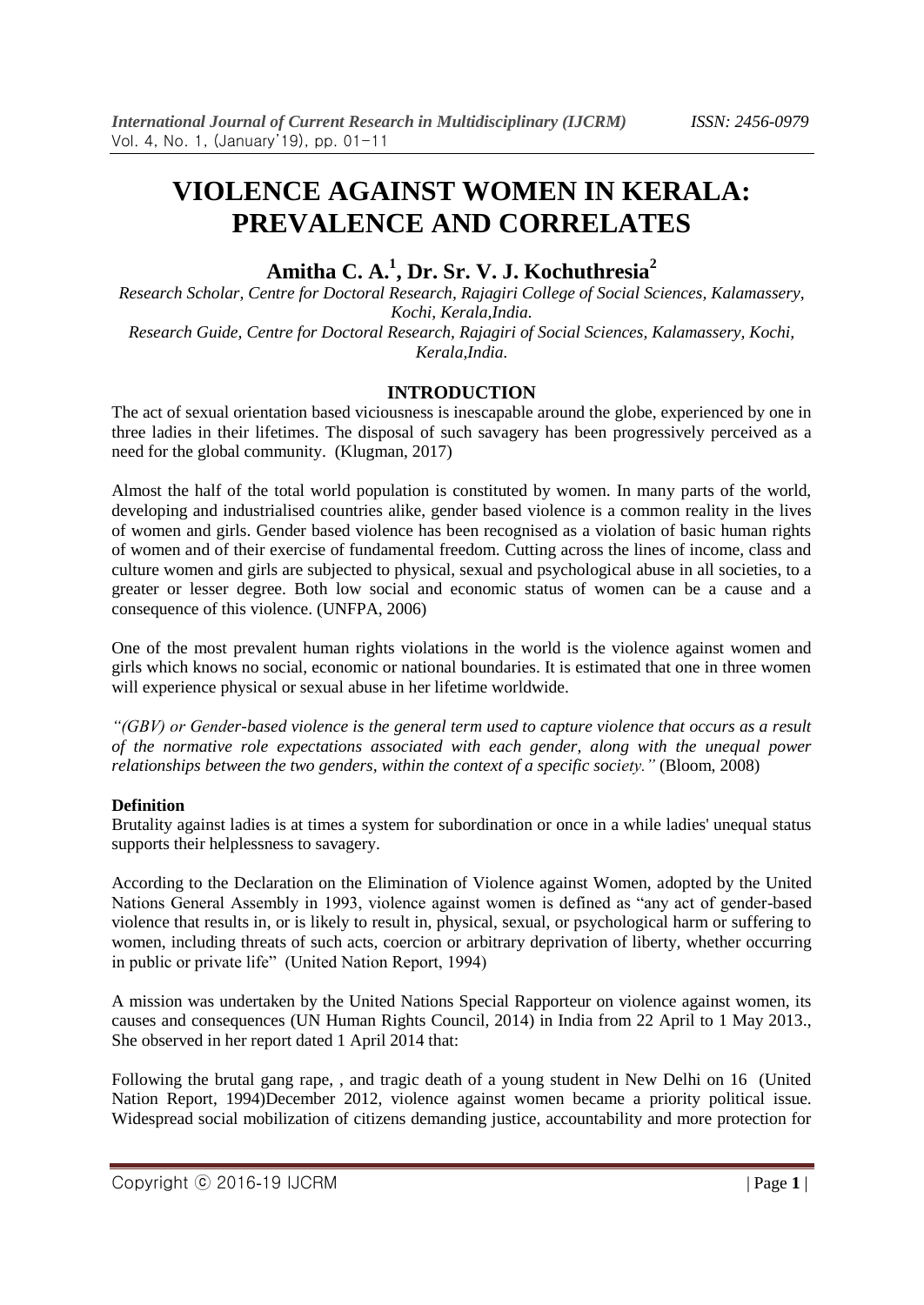women and girls was resulted by the outrage and condemnation that followed in India. (United Nation Report, 1994)

The dominant part of people influenced by sexual orientation based savagery are ladies and young ladies, because of unequal dissemination of intensity in the public arena amongst ladies and men. As a result of gender discrimination women and girls victims of violence suffer specific consequences.

#### **UNFPA sum up this by stating that:**

"*The primary targets of GBV are women and adolescent girls, but not only are they at high risk of GBV, they also suffer exacerbated consequences as compared with what men endure. As a result of gender discrimination and their lower socio-economic status, women have fewer options and less resources at their disposal to avoid or escape abusive situations and to seek justice. They also suffer (…) consequences [on their sexual and reproductive health], including forced and unwanted pregnancies, unsafe abortions and resulting deaths, traumatic fistula, and higher risks of sexually transmitted infections (STIs) and HIV*." (UNFPA, 2008-2011)

#### **FORMS OF VIOLENCE AGAINST WOMEN**

#### *Domestic violence*

Abusive behavior at home is a worldwide issue coming to cross over national limits and in addition to financial, social, racial and class qualifications. Aggressive behavior at home is across the board, profoundly instilled and seriously affects ladies' wellbeing and prosperity (WHO, 2007). As a pattern of perpetrator behaviors used against a survivor, domestic violence is not an isolated, individual event.

Aggressive behavior at home isn't just a contention. It is an example of coercive control that one individual activities over another. Physical and sexual violence, threats, emotional insults are used by abusers and economic deprivation as a way to dominate their victims and get their way".

| Physical violence | Several forms of physical force that results in bodily injury, pain, or<br>impairment. Ranging from minimal tissue damage and broken bones the<br>severity of physical violence and injury goes up to permanent injury and<br>death. Acts of physical violence include:<br>· slapping, shoving, pushing, punching, beating, scratching, choking,<br>biting, grabbing, shaking, spitting, burning, twisting of a body part,<br>forcing the ingestion of an unwanted substance;<br>• restraining a woman to prevent her from seeking medical treatment or<br>other help; and<br>• Hitting or stabbing a woman, using household objects or using weapons<br>(knives, guns).                                                                                   |
|-------------------|------------------------------------------------------------------------------------------------------------------------------------------------------------------------------------------------------------------------------------------------------------------------------------------------------------------------------------------------------------------------------------------------------------------------------------------------------------------------------------------------------------------------------------------------------------------------------------------------------------------------------------------------------------------------------------------------------------------------------------------------------------|
| Sexual violence   | Any act, attempt to obtain a sexual act, unwanted sexual comments or<br>advances, or acts to traffic, or otherwise directed against a person's<br>sexuality, using coercion, by any person, regardless<br>of their relationship to the victim, in any setting, including, but not limited<br>to home and work (WHO<br>2002, cited in WHO 2013). Acts of sexual violence include:<br>• rape, other forms of sexual assault;<br>• unwanted sexual advances or sexual harassment (including demands for<br>sex in exchange for job promotion or advancement or higher school<br>marks or grades);<br>• trafficking for the purpose of sexual exploitation;<br>• forced exposure to pornography;<br>• forced pregnancy, forced sterilization, forced abortion; |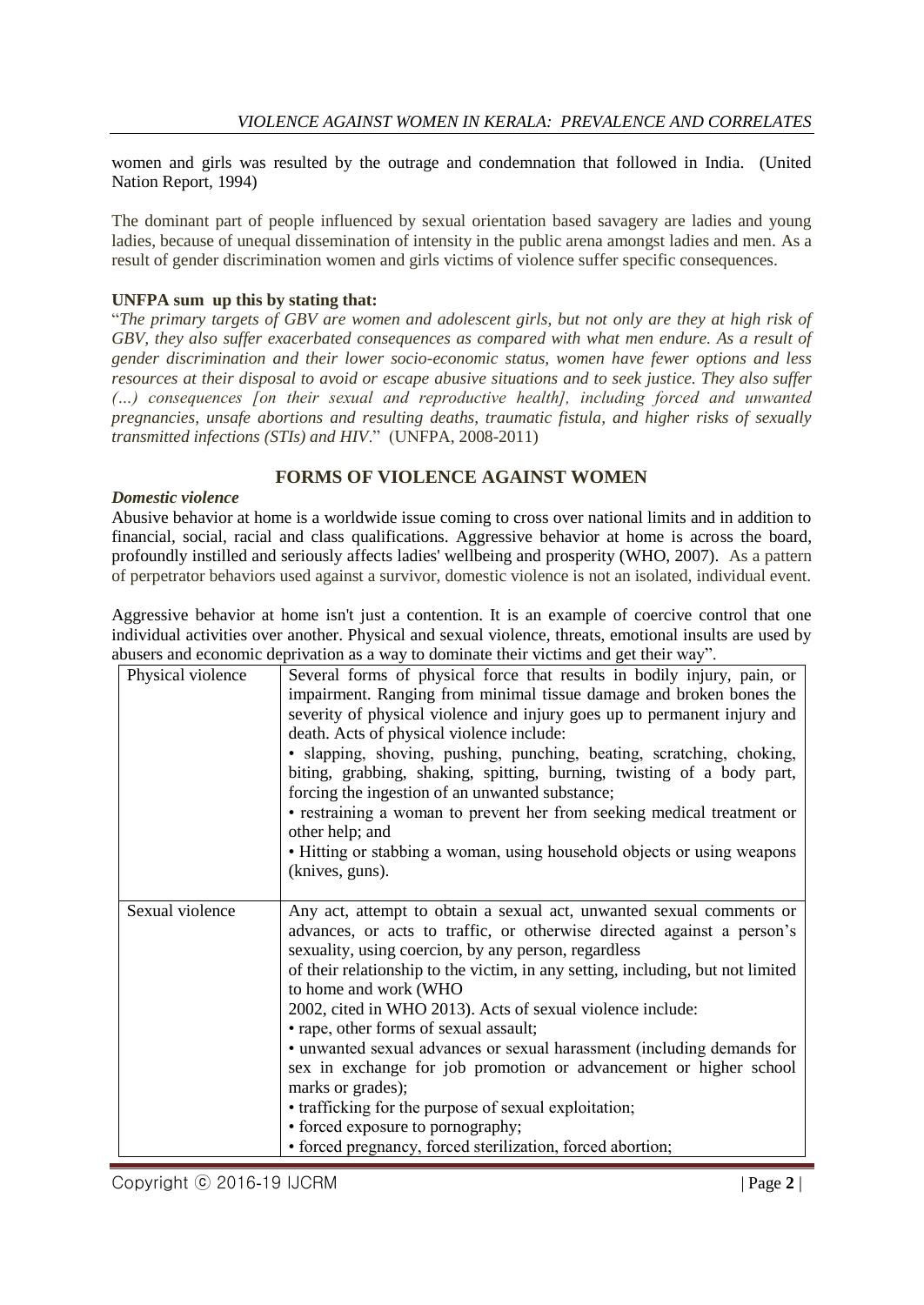|                                                                                                                  | • forced marriage, early/child marriage;                                                                                                                                                                                                                                                                                                                                                                                                                                                                        |
|------------------------------------------------------------------------------------------------------------------|-----------------------------------------------------------------------------------------------------------------------------------------------------------------------------------------------------------------------------------------------------------------------------------------------------------------------------------------------------------------------------------------------------------------------------------------------------------------------------------------------------------------|
|                                                                                                                  | · female genital mutilation;                                                                                                                                                                                                                                                                                                                                                                                                                                                                                    |
|                                                                                                                  | • virginity testing; and                                                                                                                                                                                                                                                                                                                                                                                                                                                                                        |
|                                                                                                                  | • incest.                                                                                                                                                                                                                                                                                                                                                                                                                                                                                                       |
| Psychological<br>violence<br>also<br><i>(sometimes)</i><br>referred<br>emotional<br><b>as</b><br>to<br>violence) | An action or set of actions that directly impair the woman's psychological<br>integrity. Acts of psychological violence include:<br>• threats of violence and harm against the woman or somebody close to<br>her, through words or actions (e.g. through stalking or displaying<br>weapons);<br>• harassment and mobbing at the work place;<br>• humiliating and insulting comments; and                                                                                                                        |
|                                                                                                                  | · isolation and restrictions on communication (e.g. through locking her up<br>in the house, forcing her to quit her job or prohibiting her from seeing a<br>doctor),<br>• use of children by a violent intimate partner to control or hurt the<br>woman (e.g. through attacking a child, forcing children to watch attacks<br>against their mother, threatening to take children away,<br>or kidnapping the child). These acts constitute both, violence against<br>children as well as violence against women. |
| Economic violence                                                                                                | Used to deny and control a woman's access to resources, including time,<br>money, transportation,<br>food or clothing. Acts of economic violence include:<br>• prohibiting a woman from working;<br>• excluding her from financial decision making in the family;<br>· withholding money or financial information;<br>• refusing to pay bills or maintenance for her or the children; and<br>• destroying jointly owned assets.                                                                                 |

Sources: adapted from Warshaw/Ganley 1996, WHO 2003, WHO 2013 (Ganley, 1998)

In her Mission report dated 1 April 2014 The UN Special Rapporteur then commented:

"In India violence against women is systematic and occurs in the public and private spheres. Violence against women in India is underpinned by the persistence of patriarchal social norms and inter- and intragender hierarchies. Not only on the basis of sex, women are discriminated against and subordinated but also on other grounds, such as caste, class, ability, sexual orientation, tradition and other realities. Continuum of violence is exposed and throughout the life cycle, commonly referred to as existing "from the womb to the tomb". The inequality in structural and institutional level that is a reality for most women in India is reflected in the manifestations of violence against women (UN Human Rights Council, 2014)

#### **The life-cycle approach to gender-based violence**

Throughout a woman"s life cycle gender-based violence against women occurs and it takes many forms. The different forms of violence that women experience throughout their lifespan is described by Heise *et. al.* (1994)

| Pre-birth | Sex-selective abortions, battering during pregnancy (emotional and<br>physical effects on the woman; effects on birth outcome); coerced<br>pregnancy (for example, mass rape in war) |
|-----------|--------------------------------------------------------------------------------------------------------------------------------------------------------------------------------------|
| Infancy   | Female infanticide; emotional and physical abuse; differential access to<br>food and medical care for girl infants                                                                   |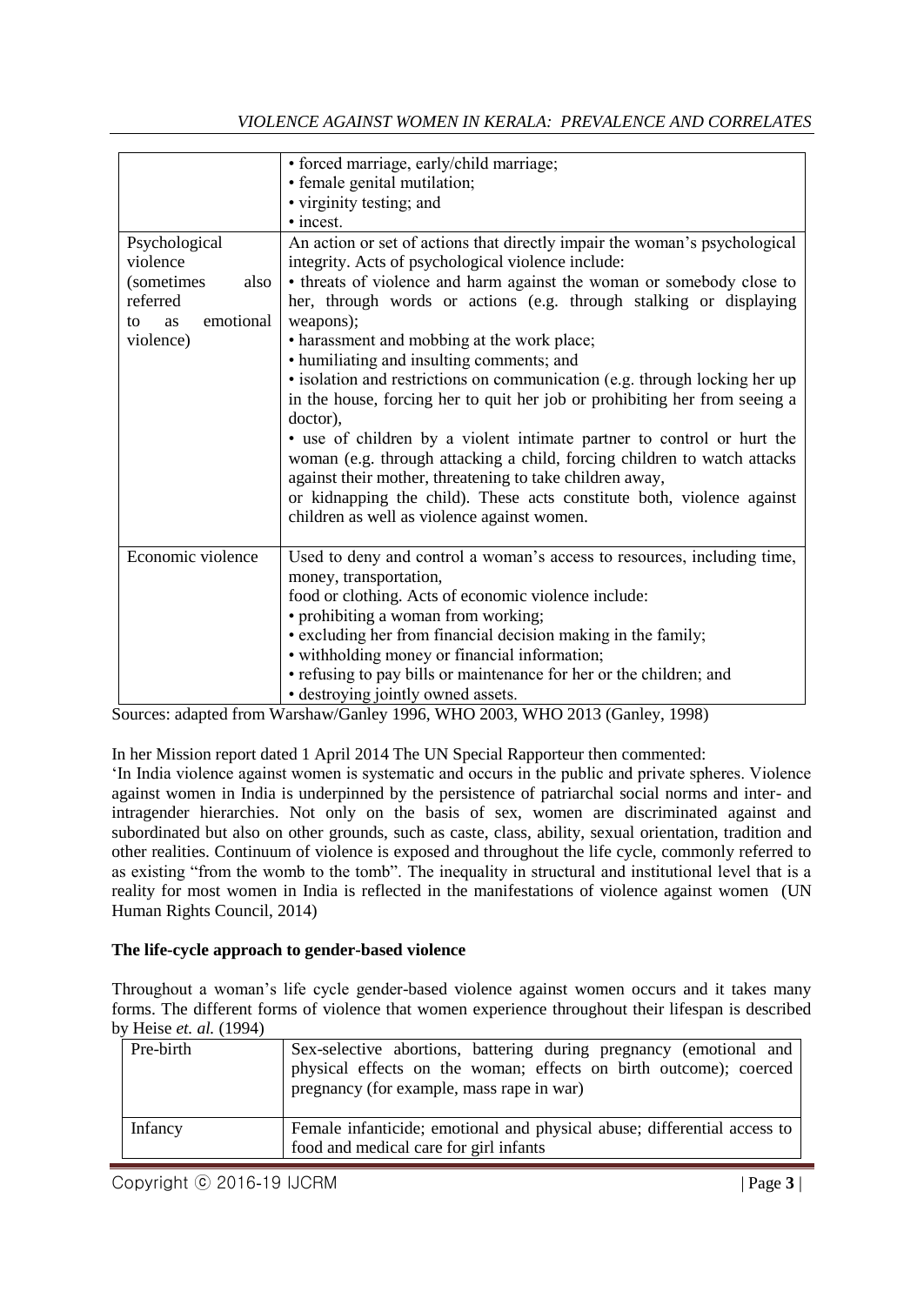| Girlhood         | Child marriage; genital mutilation; sexual abuse by family members and<br>strangers; differential access to<br>food and medical care; child prostitution; child labour; neglect of girl<br>child                                                                                                                                          |
|------------------|-------------------------------------------------------------------------------------------------------------------------------------------------------------------------------------------------------------------------------------------------------------------------------------------------------------------------------------------|
| Adolescence      | Early and forced marriage; dating and courtship violence (e.g. date rape);<br>economically coerced sex; sexual abuse in the workplace; rape; sexual<br>harassment; forced prostitution; trafficking in women; limitations in<br>access to education; dowry/kalim" and other marriage related practices                                    |
| Reproductive age | Marital rape, partner femicide, psychological abuse, battering during<br>pregnancy and other forms of intimate<br>partner violence; abuse by in -laws and other relatives; dowry abuse and<br>age murders; sexual abuse<br>or harassment at the workplace; rape; extreme exploitation of household<br>labour; kidnapping; forced abortion |
| Old age          | Abuse of widows; against older women                                                                                                                                                                                                                                                                                                      |

Source: adapted from Heise et al 1994 (Heise, Pitanguy, Jacqueline, Germain, & Adrienne, 1994)

# **LITERATURE REVIEW**

Strauss, (1980) had revealed that 11.6 to 12.6 percent of couples beat up each other sooner or later amid their relationship; yet he didn't discover long haul pervasiveness of brutality against people, in the national likelihood tests that he analyzed in spite of the fact that 28 to 30 percent of couples had encountered some aggressive behavior at home over the span of their marriage life. By and large a mean of six brutal scenes were accounted for every year. Regular use of liquor by the male accomplice has been observed to be related with improved probability of savagery in the home.

Visaria, (1999) found in Kheda district of Gujarat that 66% of the ladies had experienced some type of mental, physical or sexual mishandle. Each type of manhandle cut over all ages, ranks, and education all levels. The most every now and again revealed sorts of savagery against ladies were injurious dialect (80 percent), beating (63 percent), driving ladies back to their parental home (52 percent) and dangers to tossed them out (51 percent).

An essential finding in this examination is that ladies living in atomic families announced more viciousness than ladies living in expanded or joint families and that higher extent of ladies wedded for significant lots of time detailed a bigger number of scenes of physical brutality than recently wedded ladies.

No society public can be called well developed if one portion of its mankind stays voiceless, imperceptible and underestimated" Seetha Prabhu, (2003). In any case, oppression the female sex is a global occurring in human advancement, however the degree of divergence differs from nation to nation.

Investigation of NFHS3 evaluated the national pervasiveness of aggressive behavior at home in Indian and recognized lifetime experience of a few physical brutality and sexual viciousness at 10 percent and 8 percent separately for ever-hitched ladies matured 15 to 49 years of age (Dalal & Lindqvist, 2010). Notwithstanding, drifts in levels of sex based savagery in India are clashing, proposing are Indian ladies ending up more freed as well as that there is more viciousness against ladies conceivably as a male reaction to progressively "present day" states of mind among Indian ladies (Simister & Mehta, 2010).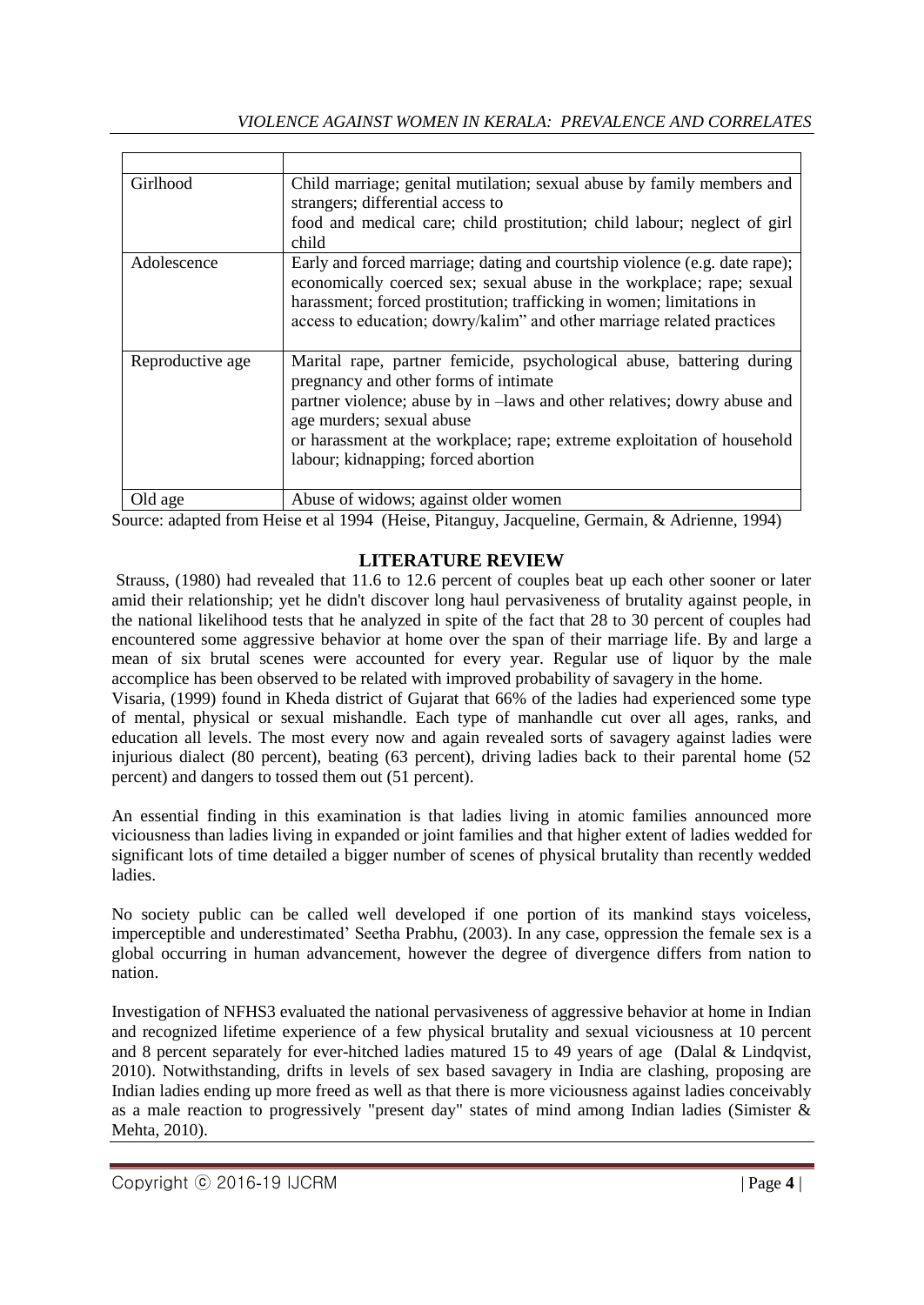R.N.Nithya (2013) directed an investigation on 'High Literacy and Mounting Violence: A Case of Women in Kerala, India', an unassuming endeavor has been made to examine the structures and kinds of savagery against ladies. In all social orders, to a more prominent or lesser degree, ladies and young ladies are subjected to physical, sexual and mental manhandle that cuts crosswise over lines of pay, class and culture. It has been perceived as an infringement of essential human privileges of ladies and of their activity of crucial flexibility. In spite of the fact that there were a few endeavors to redesign the status of ladies, the state of ladies continues as before yet for a couple of changes among a few areas of ladies. Kerala, a standout amongst the most created conditions of the nation as far as human improvement files, is sadly no special case in the matter of violations against ladies. The Kerala model of advancement owes its ascribed accomplishment to the accomplishments in the territories of wellbeing and training where the commitment of ladies is especially noteworthy. Generally the state has been very not the same as whatever is left of the nation regarding the pointers of ladies' advancement. Government and deliberate offices are doing their level best to secure ladies and wipe out this negative marker of advancement yet it keeps on expanding step by step. The paper likewise proposes healing measures for counteracting viciousness against ladies.

Studies on sexual orientation based brutality in Kerala, conducted by Sakhi in 2004 for the Kerala government's department of health, uncovered that 40% of respondents had encountered viciousness in the home sooner or later in their lives. The International Center for Research on Women (ICRW, 2000) study found that Thiruvananthapuram had a high commonness of aggressive behavior at home. Brutality in Thiruvananthapuram is around 64% in urban non-slum territories and 71% in rural areas. The recent National Family Health Survey 3 appears to propose that aggressive behavior at home influences just 16% of families. Be that as it may, as indicated by an ICRW-INCLEN (International Center for Research on Women and International Clinical Epidemiologist Network) study in (2000), Thiruvananthapuram, the capital city of Kerala, positions first among five urban areas in India in pervasiveness of aggressive behavior at home. Brutality in Thiruvananthapuram is around 64% in urban non-slum territories and 71% in rural regions.

A similar report directed in Kerala (Thiruvananthapuram) by Dr. Raj Mohan of R-CERTC and Dr. M.K.C Nair of Child Development Center, Trivandrum states that generally 45% of ladies revealed at least one episode of physical savagery in their lifetime. Mental and physical savagery was accounted for in higher numbers by ladies who have less social help. Notwithstanding the savagery over 95% of ladies stayed in their marriage. The investigation likewise examined that if the hole amongst a couple instruction and business status (particularly if the ladies is more taught and preferred utilized over her significant other) is more prominent, the likelihood of Psychological and physical savagery is more noteworthy. A fierce scene brings about a normal Rs.2000 of lost wages and medicinal services for their wounds. Brutality against ladies traverses all topographical locale, financial strata, training levels, and age and work status. It could be seen that in spite of the aggregate education and worldwide model of advancement, Kerala tops the rundown in Domestic Violence, as indicated by the study led by ICRW.

# **PREVALENCE AND CORRELATES**

Physical and/or sexual violence by their intimate partner have been experienced by almost one third (30%) of all women who have been in a relationship. Intimate partner violence prevalence estimate is ranging from 23.2% in high-income countries and 24.6% in the WHO Western Pacific region to 37% in the WHO Eastern Mediterranean region, and 37.7% in the WHO South-East Asia region. Comprehensively upwards of 38% of all killings of ladies are conferred by suggest accomplices. Notwithstanding cozy accomplice brutality, universally 7% of ladies report having been sexually attacked by somebody other than an accomplice, despite the fact that information for non-accomplice sexual savagery are more restricted. Suggest accomplice and sexual brutality are for the most part executed by men against ladies.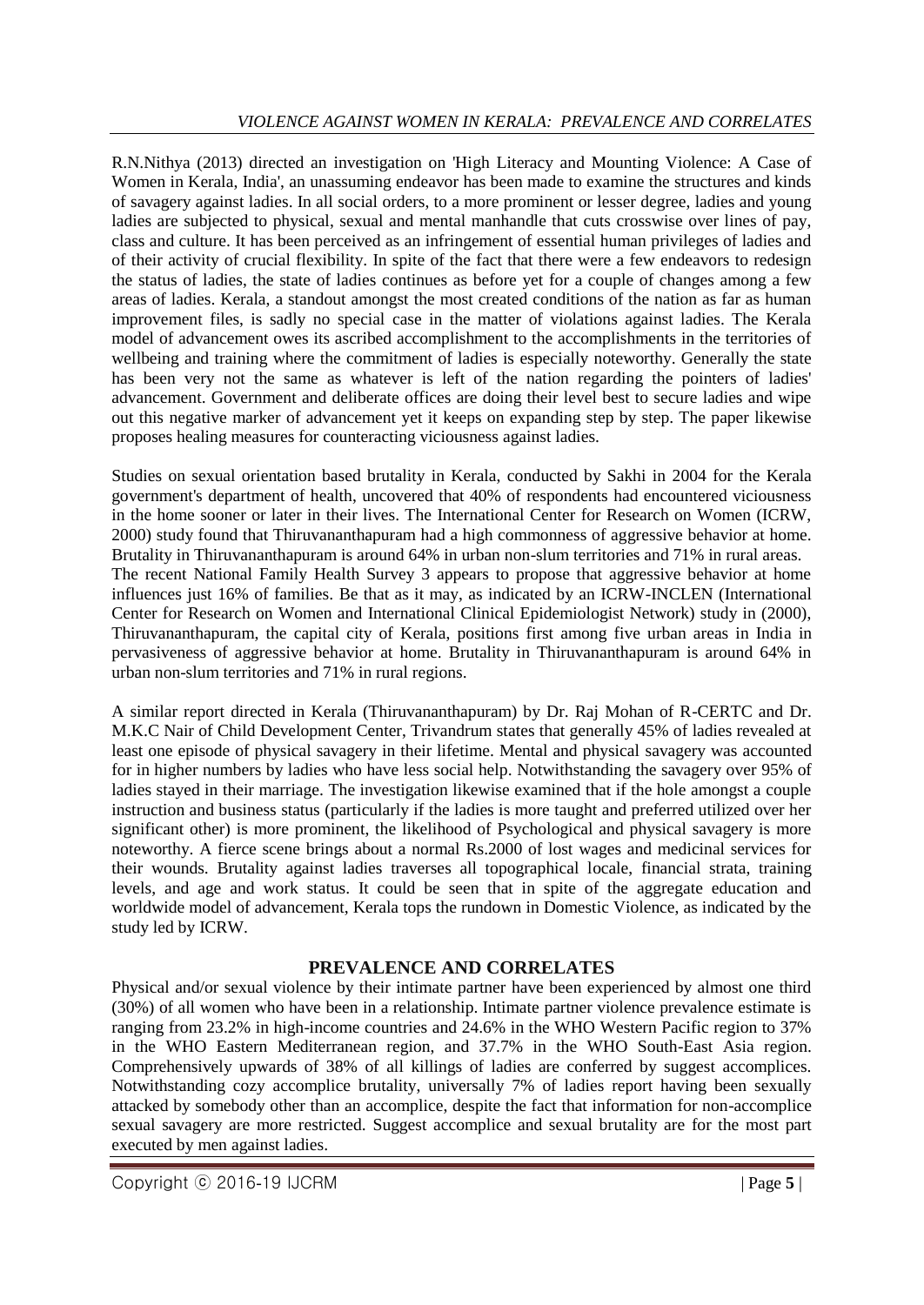The status and position of the present day ladies in India is viewed as high in current Indian Culture. The number of inhabitants in ladies is half of the aggregate populace of India. A nation or a network can't be viewed as edified where ladies are not regarded.

In spite of the fact that the Indian law does not separate amongst people, the status of ladies of our nation today is for all intents and purposes far underneath the status of men. Spouse consuming for inability to pay share as requested additionally proceeds unabated all finished India. It involves extraordinary stun that such cases are expanding in consistently. In our nation lady of the hour is singed or killed for non-installment of settlement. The proficiency rate of ladies is likewise lower than that of male people all finished India.

According to the National Family Health Survey report around 1.2% women had suffered brutality during their pregnancy. While [Manipur](https://timesofindia.indiatimes.com/india/manipur) topped the chart at 53.1% and Sikkim recorded the lowest figure (2.6%)., Almost everyone in Kerala is literate; 98.7% men and 97.9% women. 72.2percentage of women are having 10 or more years of schooling. Among the married women 92% usually participate in household decisions and 70.6% have bank or savings account they use independently (Roy, 2013).

A huge number of ladies and young ladies every year are casualties of sexual orientation savagery in India – and the latest reports from the National Crime Records Bureau"s demonstrate that violations against ladies have expanded 34% in the previous four years.

India propelled fast track courts and a harder rape law that incorporated capital punishment after an abhorrent ambush on a young lady stunned the nation in 2012, yet crime reports demonstrate the circumstance has deteriorated, worse, from that point forward. The gang rape and murder of an eightyear-old girl in Jammu and Kashmir's Kathua and the capture of a BJP official for the rape of an adolescent in Uttar Pradesh's Unnao region have started across the country shock, drawing nightmarish parallels with the pack gang rape and murder of a student in New Delhi six years back. Figures demonstrate that since 2012, detailed rape cases climbed 60 percent to around 40,000 in 2016, with child rape representing around 40 percent.

As of late, after an across the nation tumult over the rape and killing of a 8-year-old girl, India's cabinet affirmed an alteration to the law shielding kids from sexual offenses that will set the base punishment for the gang rape of a girl under 12 to life detainment or demise, and the base for the rape of a girl to 20 years up to a most extreme sentence of critical. It additionally multiplied, to 20 years, the base discipline for the rape of a kid under 16 (World Economic Forum, 2018).

#### **Kerala at a glance**

In terms of social welfare and quality of life, Kerala is one of India's most progressive states.. The State brags of one of India's most elevated education rates, most elevated future in terms of longevity and least child death rates. The education rate for ladies in Kerala is one of the most noteworthy in all of Asia (Kerala Tourism, 2018).

The total reported cases of crime against women for the year 2015(upto September) is 9344 which registers a decline from 10690 in 2014 as per the figures brought out by the State Crime Records Bureau. Surprisingly cruelty by husband/relatives still constitutes a major component in crime against women. According to the data from National Crime Records Bureau, Kerala is a state where "Rate of total cognizable Crimes" (incidence of crime per one lakh female population) is much higher than the national level. Notwithstanding when we need ladies to leave their homes and take up work, the uncertainties inside the family remain. More noteworthy endeavors are required toward this path, to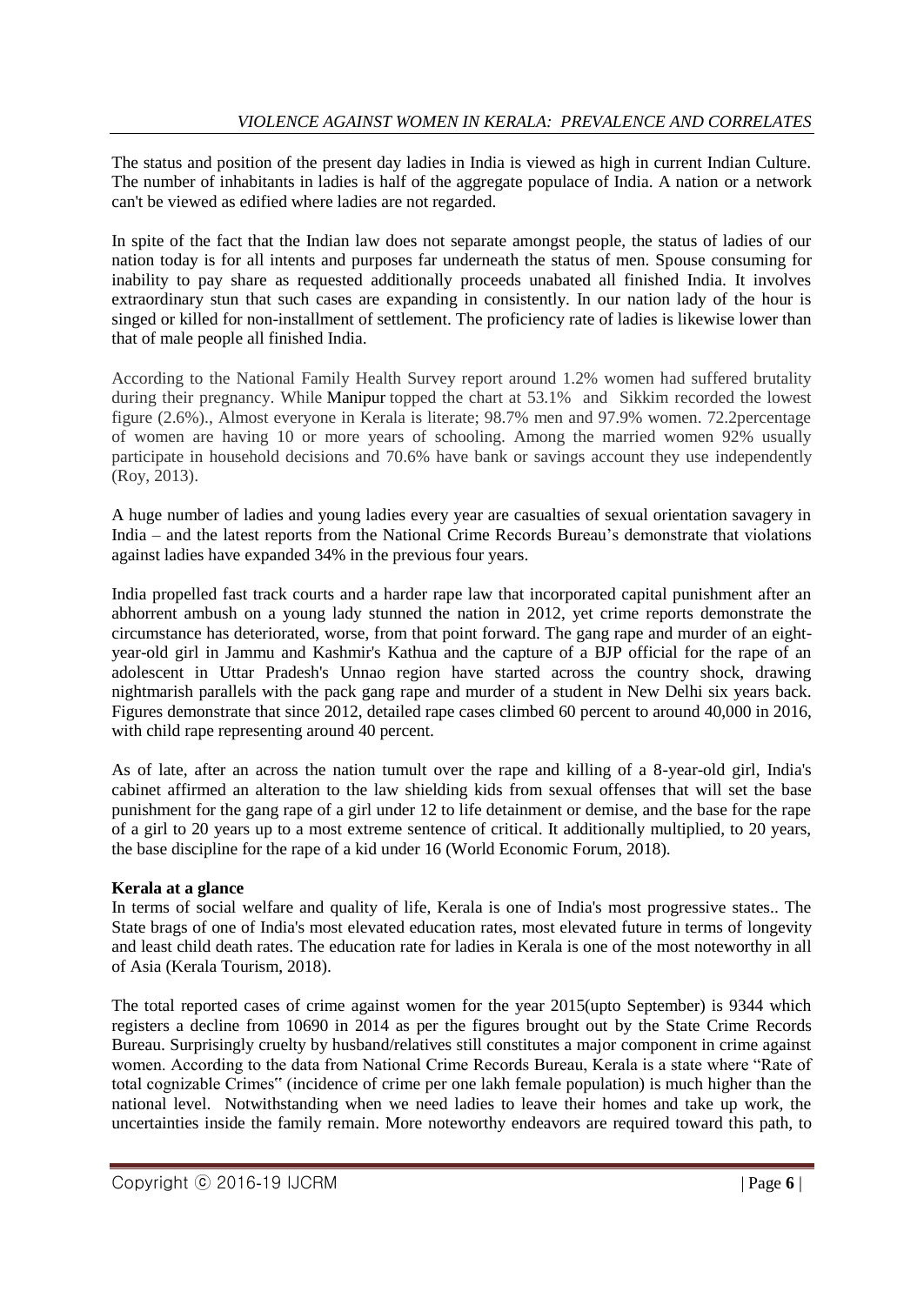empower ladies to take up significant financial exercises outside the domain of their families. (State Crime Records Bureau, 2015)

| SI.<br>N <sub>o</sub> | Crime<br>head                                            | 2007 | 2008 | 2009 | 2010      | 2011      | 2012                   | 2013  | 2014  | 2015  | 2016  | 2017<br>(Pro<br>visio<br>nal) |
|-----------------------|----------------------------------------------------------|------|------|------|-----------|-----------|------------------------|-------|-------|-------|-------|-------------------------------|
| $\mathbf{1}$          | Rape                                                     | 500  | 548  | 554  | 617       | 1132      | 1019                   | 1221  | 1347  | 1256  | 1656  | 1987                          |
| $\overline{2}$        | Molest<br>ation                                          | 2604 | 2756 | 2539 | 2939      | 3756      | 3735                   | 4362  | 4367  | 3987  | 4029  | 4498                          |
| 3                     | Kidnap<br>ping &<br>Abduct<br>ion                        | 166  | 167  | 171  | 175       | 221       | 214                    | 185   | 143   | 192   | 166   | 200                           |
| $\overline{4}$        | Eve<br>teasing                                           | 262  | 255  | 394  | 539       | 573       | 498                    | 404   | 257   | 267   | 328   | 394                           |
| $\overline{5}$        | Dowry<br>death<br>(304(B)<br>$($ IPC $)$                 | 22   | 25   | 21   | 21        | 15        | 32                     | 21    | 28    | 8     | 25    | 13                            |
| 6                     | Cruelty<br>by<br>husban<br><sub>d</sub><br>relative<br>S | 3976 | 4135 | 3976 | 4788      | 5377      | 5216                   | 4820  | 4919  | 3668  | 3455  | 2863                          |
| $\overline{7}$        | Other<br>offence<br>S                                    | 1851 | 1820 | 1699 | 1702      | 2205      | 2288                   | 2725  | 3463  | 3107  | 5455  | 4299                          |
|                       | Total                                                    | 9381 | 9706 | 9354 | 1078<br>1 | 1327<br>9 | 1300<br>$\mathfrak{2}$ | 13738 | 14524 | 12485 | 15114 | 1425<br>$\overline{4}$        |

Crimes against Women in Kerala During the Period 2007-2017 (Provisional)

Crime against women - district wise statistics

| SL.<br>No.     | of<br>Name<br>Dist/city | Rape | Molestatio<br>(354)<br>n<br>IPC) | Kidnapping<br>&<br>Abduction | Eve-<br>teasing<br>509<br><b>IPC</b> | Dowry<br>Deaths  | Cruelty by<br>husband<br><sub>or</sub><br>relatives | Other<br>Offenc<br>es | Total |
|----------------|-------------------------|------|----------------------------------|------------------------------|--------------------------------------|------------------|-----------------------------------------------------|-----------------------|-------|
| $\mathbf{1}$   | Trivandrum<br>City      | 77   | 235                              | 13                           | 23                                   | $\mathbf{0}$     | 78                                                  | 107                   | 533   |
| $\overline{2}$ | Trivandrum<br>Rural     | 210  | 537                              | 14                           | 17                                   | $\overline{4}$   | 207                                                 | 251                   | 1240  |
| 3              | Kollam City             | 95   | 183                              | 11                           | 12                                   | 1                | 153                                                 | 90                    | 545   |
| $\overline{4}$ | Kollam Rural            | 113  | 286                              | 3                            | 19                                   | 1                | 138                                                 | 60                    | 620   |
| 5              | Pathanamthitt<br>a      | 83   | 153                              | $\overline{4}$               | 8                                    | $\mathbf{0}$     | 84                                                  | 616                   | 948   |
| 6              | Alappuzha               | 95   | 284                              | 17                           | 18                                   | $\overline{2}$   | 117                                                 | 332                   | 865   |
| $\overline{7}$ | Kottayam                | 104  | 217                              | 15                           | 28                                   | $\overline{0}$   | 99                                                  | 75                    | 538   |
| 8              | Idukki                  | 110  | 258                              | 10                           | 16                                   | 1                | 128                                                 | 33                    | 556   |
| 9              | Ernakulam               | 85   | 253                              | 10                           | 51                                   | $\boldsymbol{0}$ | 108                                                 | 555                   | 1062  |

Copyright ⓒ 2016-19 IJCRM | Page **7** |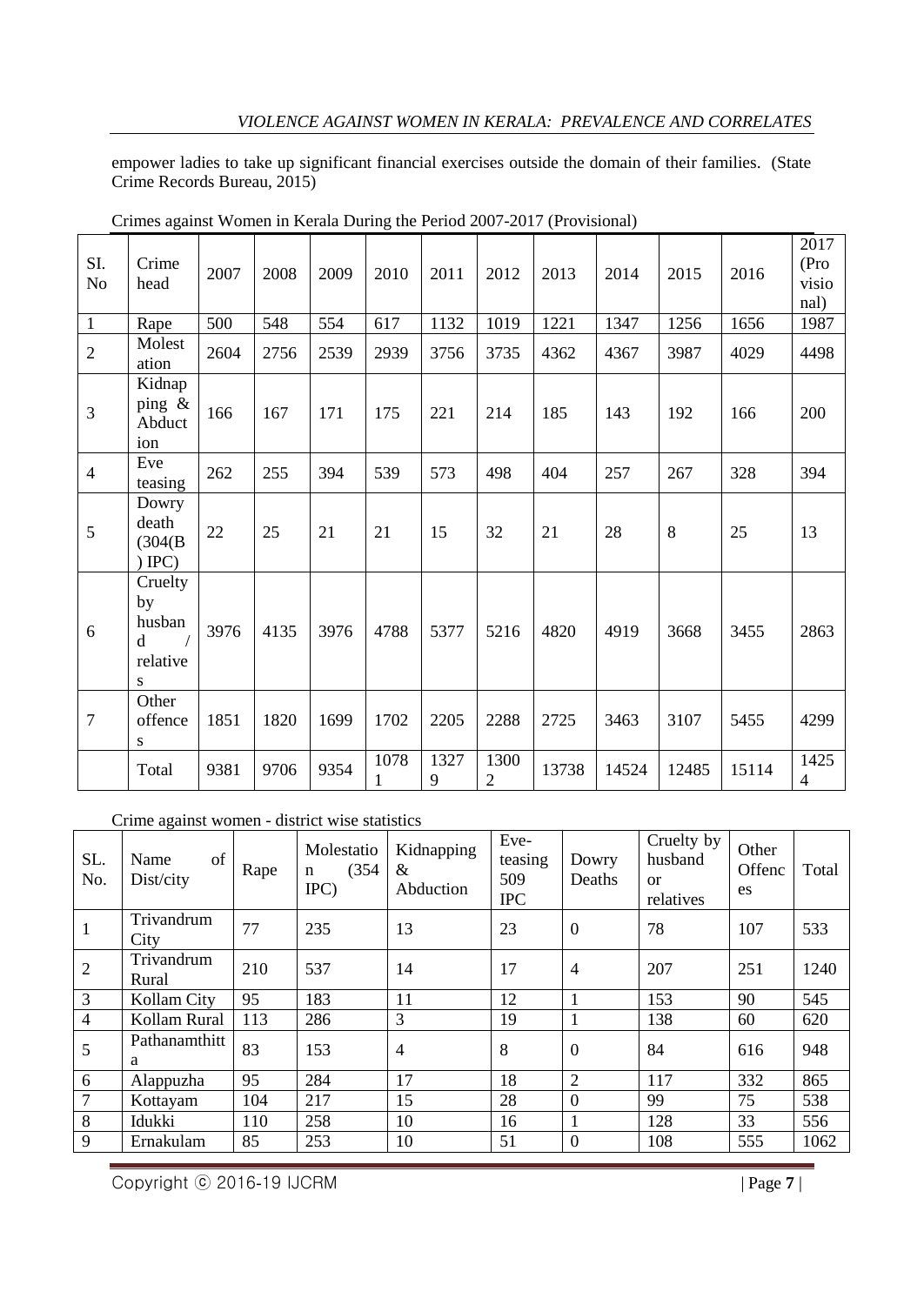|    | City                 |                  |     |                |                |                  |              |     |      |
|----|----------------------|------------------|-----|----------------|----------------|------------------|--------------|-----|------|
| 10 | Ernakulam<br>Rural   | 116              | 283 | 17             | 54             | $\boldsymbol{0}$ | 156          | 282 | 908  |
| 11 | <b>Thrissur City</b> | 60               | 119 | 8              | 18             | $\overline{0}$   | 69           | 130 | 404  |
| 12 | Thrissur<br>Rural    | 122              | 267 | $\overline{7}$ | 47             | $\boldsymbol{0}$ | 237          | 222 | 902  |
| 13 | Palakkad             | 143              | 156 | 21             | 9              | $\overline{0}$   | 211          | 108 | 648  |
| 14 | Malappuram           | 171              | 356 | $\overline{7}$ | 20             | 3                | 367          | 399 | 1323 |
| 15 | Kozhikode<br>City    | 54               | 107 | 9              | 14             | $\boldsymbol{0}$ | 124          | 236 | 544  |
| 16 | Kozhikode<br>Rural   | 92               | 291 | 14             | 7              | $\boldsymbol{0}$ | 248          | 192 | 844  |
| 17 | Wyanad               | 98               | 150 | 8              | 13             | $\overline{0}$   | 86           | 39  | 394  |
| 18 | Kannur               | 74               | 157 | $\overline{4}$ | 6              | $\mathbf{1}$     | 138          | 286 | 666  |
| 19 | Kasaragod            | 85               | 155 | $\mathcal{I}$  | 12             | $\overline{0}$   | 115          | 207 | 591  |
| 20 | Railways             | $\boldsymbol{0}$ | 51  |                | $\overline{2}$ | $\boldsymbol{0}$ | $\mathbf{0}$ | 69  | 123  |

#### *VIOLENCE AGAINST WOMEN IN KERALA: PREVALENCE AND CORRELATES*

Source: Adapted from WHO Fact Sheet, Violence against Women: Intimate partner and sexual vilence against women (2017)

In Alappuzha district the women are still becoming the victims of cruelties, harassment and physical and mental abuse by men.

Crime against women is increasing year after year as per the statistics available with the police. Not at all like the city, Thiruvananthapuram rural limit has the questionable refinement of enrolling all the more such cases ( Krishnachand, 2018).

In particular sexual abuse toward adolescents and pre-adolescents is significantly prevalent among the form of violence against women. In Swaziland, Tanzania, Zimbabwe, Kenya and Haiti on an average, 28 to 38 percent of young girls and 9 to 18 percent of young boys said they had experienced sexual abuse before they were 18 years of age, surveys showed. Between 2011 and 2020 around 140,000,000 forced marriages of child brides is expected to occur. Furthermore, around 125,000,000 young girls and women alive today are affected by female genital mutilation/cutting (Borgen Project, 2018).

A whopping 1,240 crimes against women been reported in rural limits while 533 cases reported in the city limits last year. The courage of women coming forward with complaints is praised by the police as a positive sign which equates the registration of number cases, but the law enforcers or the society seems to have failed to prevent such crimes. In 2017, 210 rape cases were registered by the rural police while numbers stood at 77 in the city limits. Rural police registered 537 molestation cases while 235 cases were filed in the city. The rural limits saw four dowry deaths in 2017 alone according to police data. Similarly, domestic violence against women is also high in rural police limits and 207 cases have been reported last year, where 78 cases were reported in city limits.

In 2016, a total number of 138rape cases were registered in rural police limits and the city police had registered only 66 cases. 540 molestation cases were reported in rural limits while 250 cases were reported within city limits. Only one dowry death was reported in city limits compared to three dowry deaths being reported in rural limits. In 2015, rural police registered 129 rape cases while 38 rape cases reported within city limits.

In spite of the introduction of the Protection of Women from Domestic Violence Act in 2005, domestic violence against women continues to rise in the state. The most recent occasion was the demise of a house wife at the Medical College Hospital, Thiruvananthapuram, on Sunday. Biji Balan,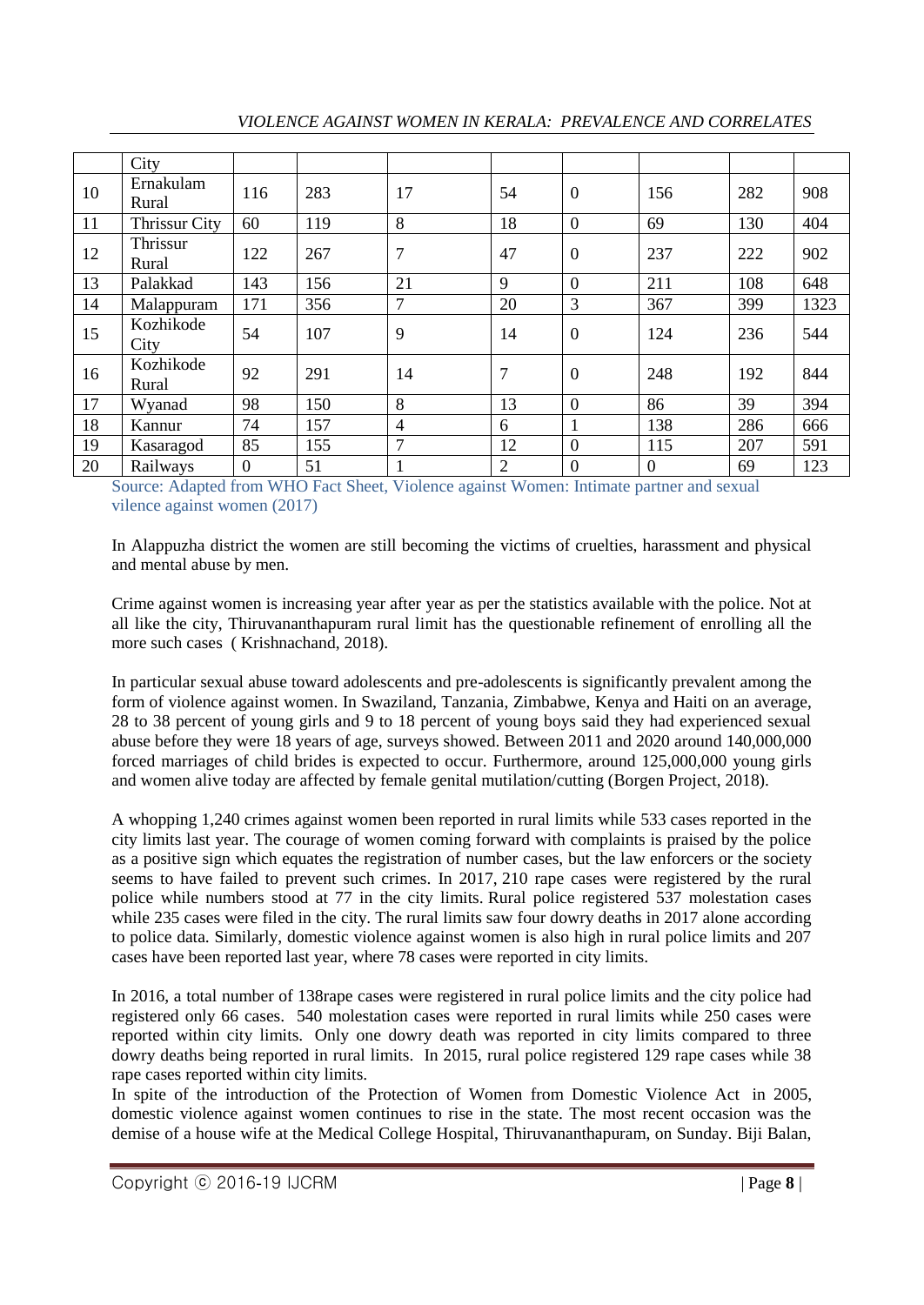35, from Nooranadu passed away as her spinal string was smashed when her better half pushed her down to the floor on June 17. Her husband other, Ramesan, 42, a tippler, was booked for killing. S. Jeeja, district women protection officer, said Biji was quietly bearing his torment for quite a long time. After the Domestic Violence Act became effective, there are numerous systems to help powerless ladies. Be that as it may, it doesn't have any arrangement to rebuff the guilty parties. The Act is generally implied as an intercession instrument for hardship torn families. By and by, ladies are more mindful of their rights and consequently, more cases are brought to police officials for action. Solid lawful framework to secure ladies, formation of the Kerala State Legal Services Authority (KELSA), the neighborly and accommodating demeanor of the police towards ladies and the nearness of Janamaithri police stations had neither cut the crime rate down nor expanded the enrollment of genuine cases in the police headquarters. It additionally uncovered that political obstruction thwarted the smooth procedures in the cases. Numerous ladies pull back their cases because of obstruction by government officials, the examination brought up. As indicated by the quarterly figures of the police reports, cases identifying with abusive behavior at home have ascended to 296 every day this year contrasted with 287 a year ago demonstrating right around ten percent. A year ago, it was 3,455 and the number till April this year is 1,187. No less than four dowry deaths (304(B) IPC) have been accounted for in the initial four months of the current year (Deccan Chronicle, 2018).

## **STRATEGIES**

The following list gives examples of results for interventions to stop Gender Based Violence and should be kept in mind that carefully planned results have to be formulated based on the observed needs.

#### **Supporting legitimate and institutional system:**

- Expanded harmonization of the national enactment in the territory of GBV with global human rights standards
- Elucidated methodology for national reaction components
- National Referral Systems for the treatment of survivors of viciousness formed
- Enhanced structures for help and recovery of survivors formed
- Spending plan for good quality health and wellbeing administrations for survivors of viciousness guaranteed

## **PREVENTION**

- \* Increased consciousness of brutality against ladies among health workers, instructors and social workers
- \* Proportion of individuals who have been presented to preventive messages against brutality against women
- \* Increased information about examples of brutality in the region among the overall population
- \* Hotline giving data on help administrations built up
- \* Proportion of young ladies who feel ready to say no to sexual action
- \* Increase in early confinements of culprits

#### **Protection and support:**

- \* Improved security of survivors
- \* Improved measures for recognizable proof and managing survivors of brutality
- \* Legal system for the assurance of survivors reinforced
- \* Proportion of health units with no less than one qualified service provider ready to watch over and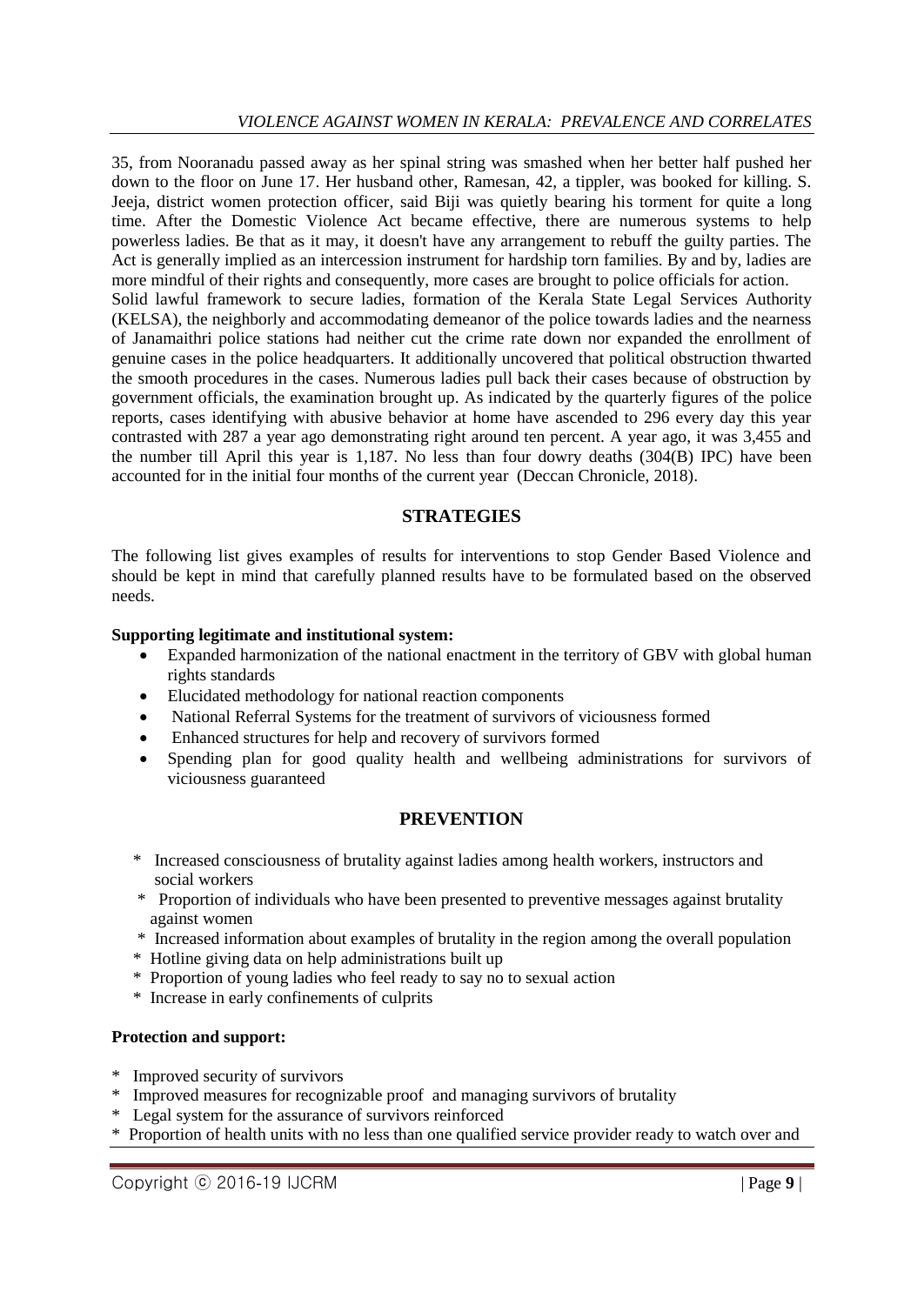allude survivors of viciousness

\* Improved framework for managing minors as survivors of viciousness

\* Increased number of help offices for survivors

- \* Enhanced and thorough administrations (therapeutic, legal, social) for survivors of brutality
- \* Proportion of individuals who might help the ladies being beaten by her accomplice
- \* Proportion of rape survivors who got exhaustive care

#### **Prosecution:**

- Lawful framework for the indictment of culprits reinforced
- Expanded number of instances of aggressive behavior at home dealt with in courts
- Expanded number of instances of savagery brought forward to the concerned authorities.(UNFPA and WAVE, 2014)

#### **CONCLUSION**

Savagery against ladies is the most inescapable yet under perceived human rights infringement on the planet. It is additionally a significant medical issue that saps ladies' vitality, bargains their physical and psychological wellness, and disintegrates their confidence (Ellsberg & Lori, 2005).

Taught ladies are simply on the limit of change from custom to innovation. The ladies themselves want that their status and position in the public eye should ascend higher. Despite the fact that an appropriate atmosphere for such a change is as yet needing, yet there have been numerous auxiliary and statutory advancements for the change of their position. The customary status and role sets of ladies are separating and new role-sets in light of accomplishment, autonomy and uniformity are slowly setting in (Important India, 2015).

#### **BIBLIOGRAPHY**

- [1] Bloom, S. S. (2008). *Violence against Women and Girls: A Compendium of Monitoring and Evaluation Indicators.* NC: MEASURE Evaluation: Chapel Hill.
- [2] Borgen Project. (2018). *Interrnational Violence aginst women act of 2018 introduced.*
- [3] https://borgenproject.org/international-violence-against-women-act-of-2018-introduced/<br>[4] Boyle, M. H., Georgiades, K., Cullen, J., & Rocine, Y. (2009). Community Influence
- [4] Boyle, M. H., Georgiades, K., Cullen, J., & Rocine, Y. (2009). Community Influences on intimate partner Violence in India: Women's Education, Attitude towards Mistreatment and Standards of Living. *Social Science & Medicine , 69* (5), 691-697.
- [5] Dalal, K., & Lindqvist, K. (2010). A National Study of the Prevalence and Correlates of Domestic Violence Among Women in India. *Asia-Pacific Journal of Public Health , 24* (2), 265-277.
- [6] Deccan Chronicle. (2018, April 26). Domestic Violence against Women on Rise in Kerala.
- [7] https://www.deccanchronicle.com/nation/in-other-news/190717/domestic-violence-against-women-onrise-in-kerala.html
- [8] Ellsberg, M., & Heise, L. (2005). *Researching Violence against Women: A Practical Guide for Researchers and Activists.* Washington D.C.: World Health Organization, PATH.Ganley, A. L. (1998). *Improving the Health Care Response to Domestic Violence against Women.*
- [9] Heise, L. L., Pitanguy, Jacqueline, Germain, & Adrienne. (1994). *Violence against Women, The Hidden Health Burden.* World Bank Discussion Papers.
- [10] ICRW. (2000). Domestic Violence in India: A Summary Report of a Multi-Site Household Survey.
- [11] Important India. (2015). *Women in India: Role and Status of Women in India.*
- [12] K, Krishnachand. (2018). *Crimes against Women Rising.* The New Indian Express.
- [13] http://www.newindianexpress.com/cities/thiruvananthapuram/2018/mar/07/crimes-against-womenrising-1783625.html)
- [14] Kerala Tourism. (2018). *Kerala at a Glance.*
- [15] https://www.keralatourism.org/kerala-at-a-glance/
- [16] Klugman, J. (2017). *Gender Based Violence and the Law.* Georgetown University.